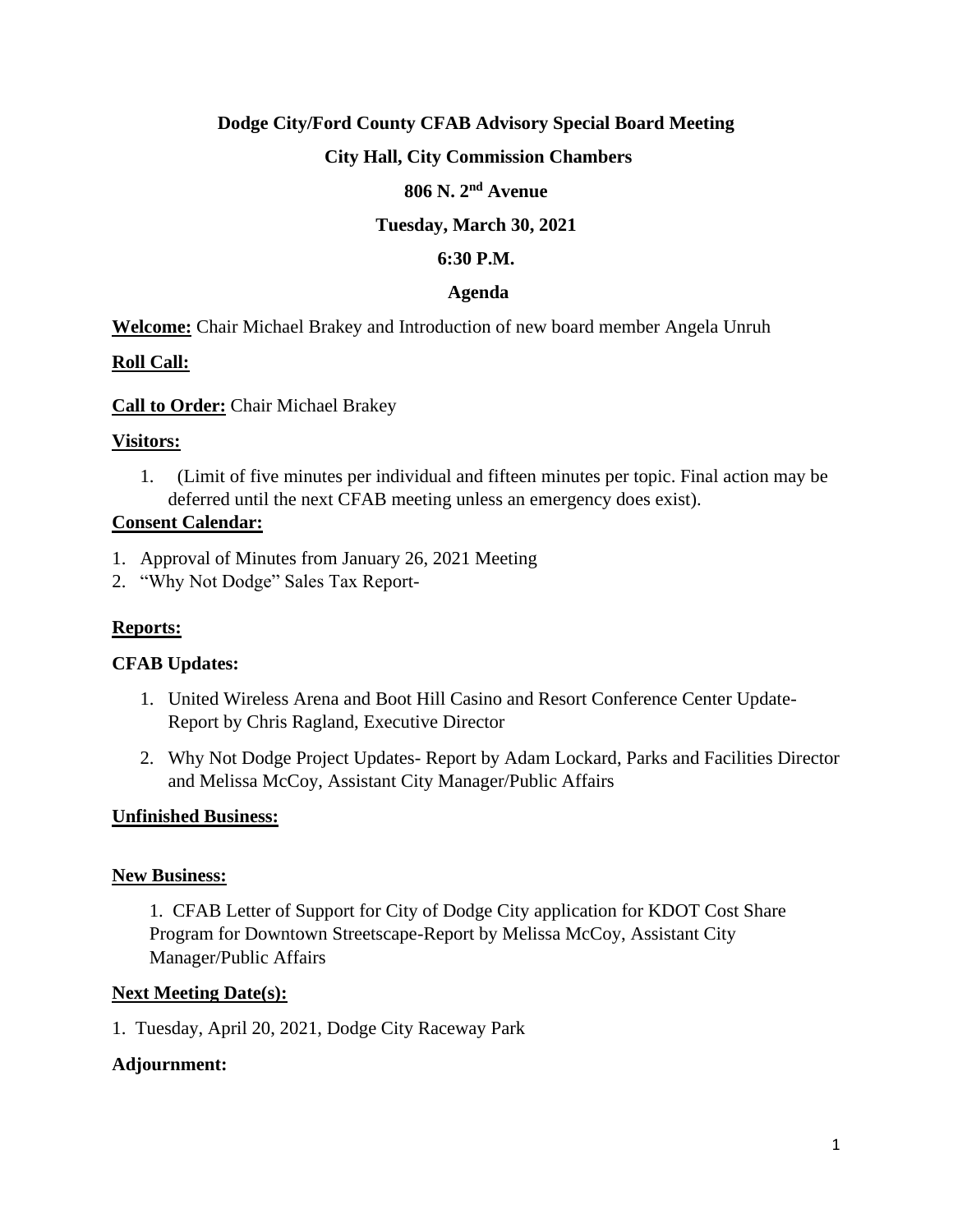# **Dodge City/Ford County CFAB Advisory Special Board Meeting**

# **Over Zoom**

## **Tuesday, January 26, 2021**

#### **6:30 P.M.**

#### **Minutes**

#### **Welcome:** Chair Ryan Rabe

**Roll Call:** Ryan Rabe, Mike Martinez, Mike Laskowsky (absent), Martha Mendoza, Michael Burns, Michael Brakey (absent), Hugo Rodela, Mayor Rick Sowers, County Commissioner Kenneth Snook, City Manager Nick Hernandez, and County Commissioner J.D. Gilbert (absent)

# **Call to Order:** Chair Ryan Rabe

**Visitors:** There were no visitor remarks.

#### **Election of Officers:**

- **1. Election of 2021 Chair:** Michael Martinez made a motion to nominate Michael Brakey to serve as Chair of CFAB. Michael Burns seconded the motion which passed 5-0.
- **2. Election of 2021 Vice-Chair:** Ryan Rabe made a motion to nominate Michael Burns to serve as Vice Chair and Michael Martinez seconded the motion. The motion passed 5-0.

# **Consent Calendar:**

- 1. Approval of Minutes from January 12, 2021 Meeting
- 2. "Why Not Dodge" Sales Tax Report- Finance Director Nicole May provided an overview of sales tax fund and commented that sales were up 2.8%.

Ryan Rabe made a motion to approve the consent calendar and Michael Martinez seconded. The motion passed 5-0.

# **Reports:**

# **CFAB Updates:**

1. **Dodge City Raceway Park Report (DCRP):** CDR Promotions, DCRP Operator/Promoter provided an update on progress for events at the 2021 race season. They have scheduled 20 races for 21 including weekly racing for 5 classes and 5 multiday special events. The renamed, 'Young Guns' formerly Little DCRP additionally has 12 event dates schedule. CDR Promotions has added an affordable sport compact class.

Other special events for the 2021 season will be a Grand National Tractor Pull event on July  $1<sup>st</sup>$  through the  $3<sup>rd</sup>$ , a two day Flat Track Motorcycle event in mid-September along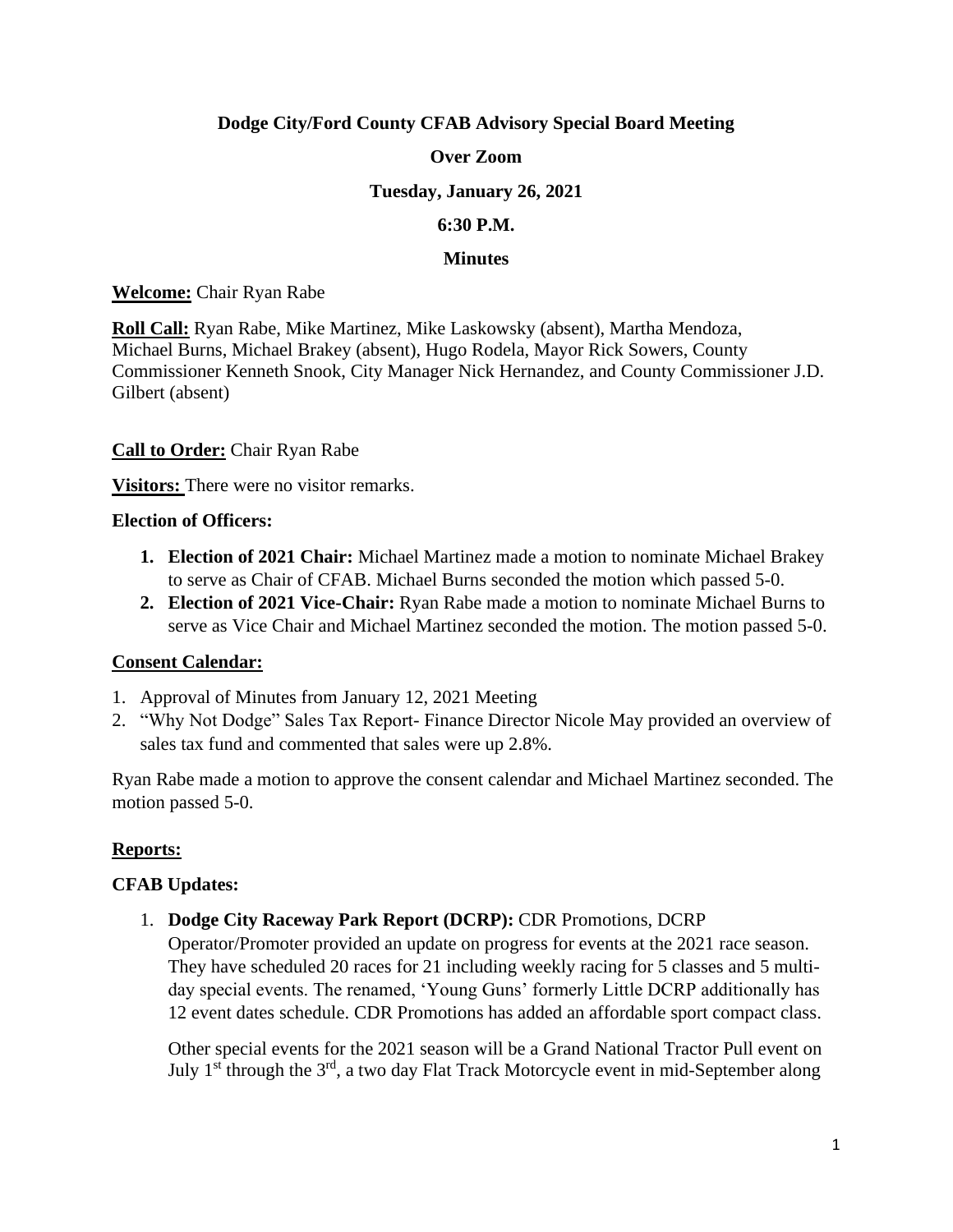with the continuation of the Driver and Fan Appreciation and Jerry Soderberg Memorial race which will be the  $9<sup>th</sup>$  annual event.

The season points fund, and purses have been increased for the 2021 season and the promoters are looking to give away over 340 trophies with sponsors support.

- 3. **Energy Update United Wireless Arena and Boot Hill Casino and Resort Conference Center:** Mike Weber with Weber Refrigeration provided an update on the energy savings progress with the new controls system for the heating and cooling system. He anticipated that \$199,153 was saved on utilities in 2020 with \$50,786 of those funds due to reduced building operation caused by Covid19 pandemic.
- 4. **Introduction of the New Parks and Facilities Director**: Assistant City Manager/Public Affairs, Melissa McCoy introduced Adam Lockard the new director. Adam brings a vast amount of experience in Parks and Facilities and has worked both in the public and private sector.
- 5. **Sports and Events Coordinator:** Jordan German provided an update on the upcoming tournament season which will start on April  $17<sup>th</sup>$  with the Spring Kickoff. The Tournament season runs from April  $17<sup>th</sup>$ - July  $18<sup>th</sup>$  and there will be eight tournaments, all sanctioned, including five baseball tournaments with two being USSSA Baseball and three NBC Hap Dumont sanctioned. In addition, the three softball Tournaments are USSSA sanctioned. The Dodge City A's will be back this season and plan on hosting ten mini camps during the summer. There will also be an MLB Hit, Pitch and Run Regional competition in April.

# **Unfinished Business:**

1. There was no unfinished business.

# **New Business:**

1. There was no new business.

# **Next Meeting Date(s):**

1. 6:30 pm, Tuesday, January 26, 2021

**Adjournment:** The board thanked Ryan Rabe for his dedication and service on CFAB since this meeting marked the end of his second three-year term. Assistant City Manager/Melissa McCoy shared that the Ryan will be recognized at an upcoming meeting when the board meets in person. Ryan Rabe made a motion to adjourn, Michael Martinez seconded. The motion passed 5-0.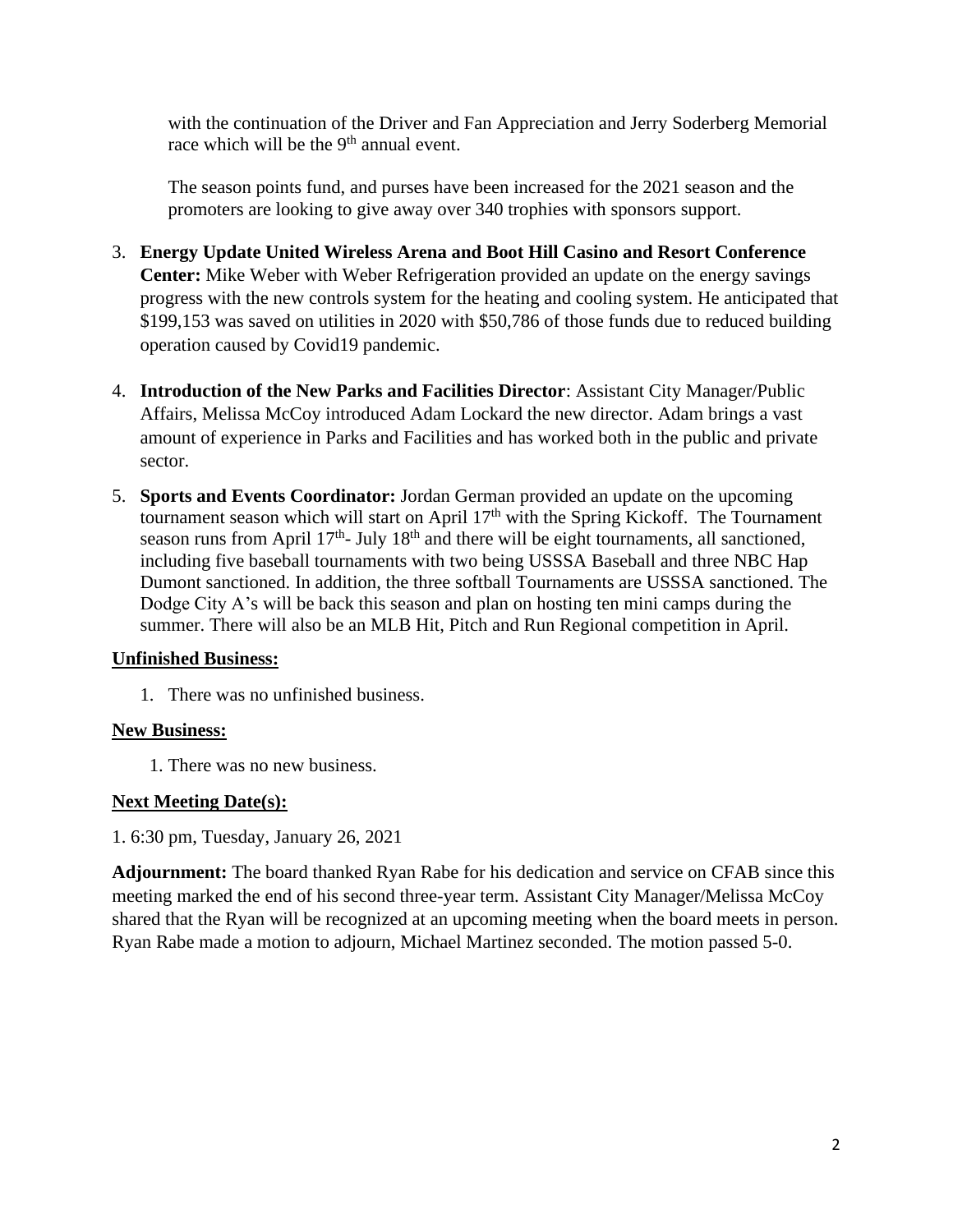SALES TAX PROJECT FUNDS ENDING December 2020 BALANCE SHEET

38,860,000.00<br>42,956,483.72 PROJECTS FUNDS  $(40, 595, 000.00)$ 385,557.11 8,420,302.75 46.87  $(34, 536, 180.97)$ 4,398,295.86 931,463.66 4,345.78 1,296.93 48,812.15 14,564.89 132,314.58 1,874,876.50 1,735,000.00 6,058,819.03 8,420,302.75 2,699,343.41 2,937.11 287,931.62 SALES TAX TOTAL  $(8,380,000.00)$ 1.15  $(7, 724, 630, 32)$ 252,231.72 673,246.14 25,208.33 244,901.00 390,000.00 7,990,000.00 8,650,109.33 655,369.68 925,479.01 925,479.01 Debt Service **Water Park** Account- $(32, 215, 000.00)$  $(29, 569, 734.70)$ 9,420.66 3,725,049.72 931,463.66 4,344.63 107,106.25 1,345,000.00 30,870,000.00 2,645,265.30 4,670,278.67 1,874,876.50 43,030.62 4,670,278.67 34,240,013.37 Account-SEC Service Debt 461.65 295,914.86 295,914.86 303,559.49 1,034.52 304,594.01 5,782.85 8,679.15 2,434.65 304,594.01 <u>Fund</u> Depot 55,048.43 55,048.43 55,048.43 55,048.43 55,048.43 Event <u>Fund</u> & Replacement 105,403.17 1,115,034.44 1,115,034.44 34,635.95 34,635.95 105,403.17 1,080,398.49 1,080,398.49 1,115,034.44 ST-Depr. <u>Fund</u> Organizational 105,403.17 105,403.17 105,403.17 Funding Fund 1,221,419.10 858,645.50 1,221,419.10  $1,244,465.02$ 262.41 1,244,465.02 8,393.35 2,475.46 385,557.11 46.87 12, 130.24 23,045.92 Operating <u>Fund</u> Cash - 2016 REF Bonds Debt Service Compensated Absenses Payable Net Capital Assets-Related Debt TOTAL LIABILITIES AND FUND EQUITY Deferred Gain on Refunding Bonds Payable-Non-Current Unamortized Bond Discount Reserve for Encumbrances Deferred Bond Issuance Costs Accrued Interest Payable Bonds Payable-Current Unused debt proceeds Miscellaneous Receivable LIABILITIES & FUND BALANCE Cash - Cost of Issuance Retainage Payable Sales Tax Payable Sales Tax Receivable Accounts Payable Salaries Payable **Bond Premium** TOTAL LIABILITIES Cash - Reserve Total Current Liabilities Total Fund Equity TOTAL ASSETS FUND BALAN Liabilities Cash Assets **ASSETS**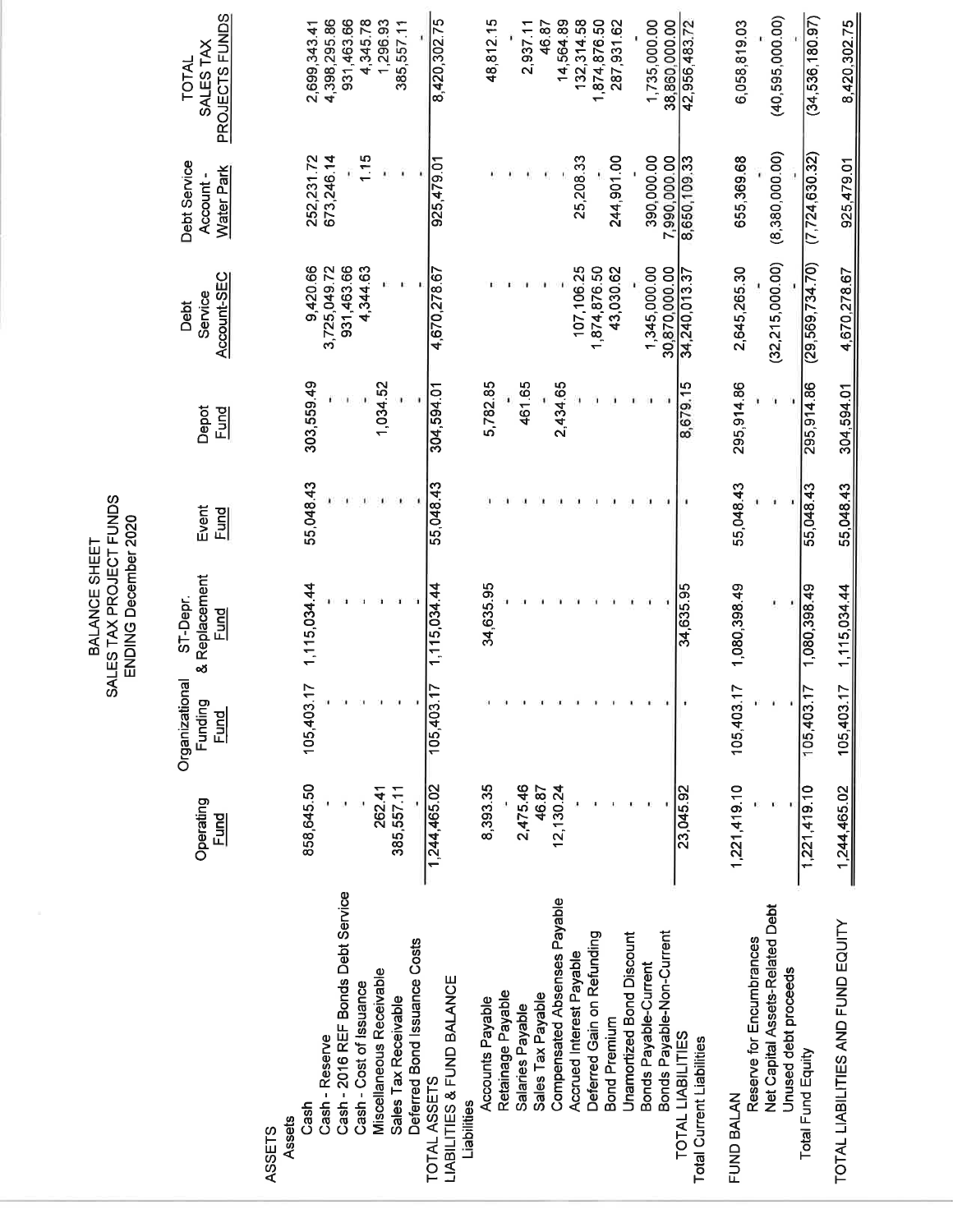|                                                                                                                   |                                                       |                                               | 45.22%<br>27.97%<br>0.00%<br>8.46%<br>101.78%<br>14.35%<br>94.02%                                                                              | 84.69%<br>97.02%<br>61.56%<br>42.10%<br>66.82%<br>#DIV/0!                                                                                                     | 0.00%<br>0.00%<br>34.70%<br>0.00%<br>107.82%<br>0.00%<br>120.81%<br>92.85%<br>#DIV/0!                                                                                                                 |
|-------------------------------------------------------------------------------------------------------------------|-------------------------------------------------------|-----------------------------------------------|------------------------------------------------------------------------------------------------------------------------------------------------|---------------------------------------------------------------------------------------------------------------------------------------------------------------|-------------------------------------------------------------------------------------------------------------------------------------------------------------------------------------------------------|
|                                                                                                                   | FY 2020<br><b>Budget</b><br>Annual                    |                                               | 20,000.00<br>5,986,000.00<br>207,000.00<br>63,810.00<br>475,000.00<br>6,751,810.00                                                             | 239,802.00<br>105,050.00<br>95,100.00<br>281,348.00<br>721,300.00                                                                                             | 865,300.00<br>2,200.00<br>3,357,567.00<br>4,225,067.00                                                                                                                                                |
|                                                                                                                   | (Jan-Dec 2020)<br><b>Current YTD</b><br><b>Budget</b> |                                               | 6,751,810.00<br>5,986,000.00<br>20,000.00<br>207,000.00<br>63,810.00<br>475,000.00                                                             | 721,300.00<br>239,802.00<br>105,050.00<br>281,348.00<br>95,100.00                                                                                             | 865,300.00<br>3,357,567.00<br>2,200.00<br>4,225,067.00                                                                                                                                                |
|                                                                                                                   | (Jan-Dec 2020)<br><b>Current YTD</b><br><b>Actual</b> |                                               | 6,347,949.26<br>6,092,433.08<br>5,594.63<br>29,703.46<br>5,400.00<br>214,818.09                                                                | 481,992.98<br>101,914.94<br>118,450.50<br>203,086.72<br>58,540.82                                                                                             | 300,238.80<br>3,923,034.80<br>3,620,138.08                                                                                                                                                            |
| STATEMENT OF REVENUE AND EXPENDITURES<br>SALES TAX PROJECT FUND<br><b>BUDGET PERFORMANCE</b><br>December 31, 2020 | <b>Current Month</b><br>(Dec 2020)<br><b>Budget</b>   |                                               | 562,669.00<br>39,598.00<br>498,837.00<br>1,667.00<br>17,250.00<br>5,317.00                                                                     | 60,288.00<br>20,011.00<br>8,822.00<br>23,486.00<br>7,969.00                                                                                                   | 72,123.00<br>187.00<br>352,110.00<br>279,800.00                                                                                                                                                       |
|                                                                                                                   | <b>Current Month</b><br>(Dec 2020)<br><b>Actual</b>   |                                               | 536,417.24<br>3,223.00<br>548,391.80<br>8,751.56                                                                                               | 60,710.66<br>22,788.92<br>18,677.80<br>12,415.99<br>6,827.95                                                                                                  | 579,554.35<br>300,238.80<br>279,315.55                                                                                                                                                                |
|                                                                                                                   |                                                       | OPERATING FUND-SALES TAX PROJECTS<br>Revenues | Field Sports Revenues<br>Racetrack Revenues<br>Investment Earnings<br>Longbranch Lagoon<br>Miscellaneous<br><b>Total Revenues</b><br>Sales Tax | Field Sports-Tournaments<br>Contractual Services<br>Personnel Services<br>Total-Field Sports<br>Commodities<br><b>Field Sports</b><br>Capital<br>Expenditures | Transfer to Dev & Growth<br><b>Bond Payment Transfers</b><br>Transfer to Depr & Repl<br>Contractual Services<br>Total-Administration<br>Commodities<br>Administration<br>Interest<br>Capital<br>Other |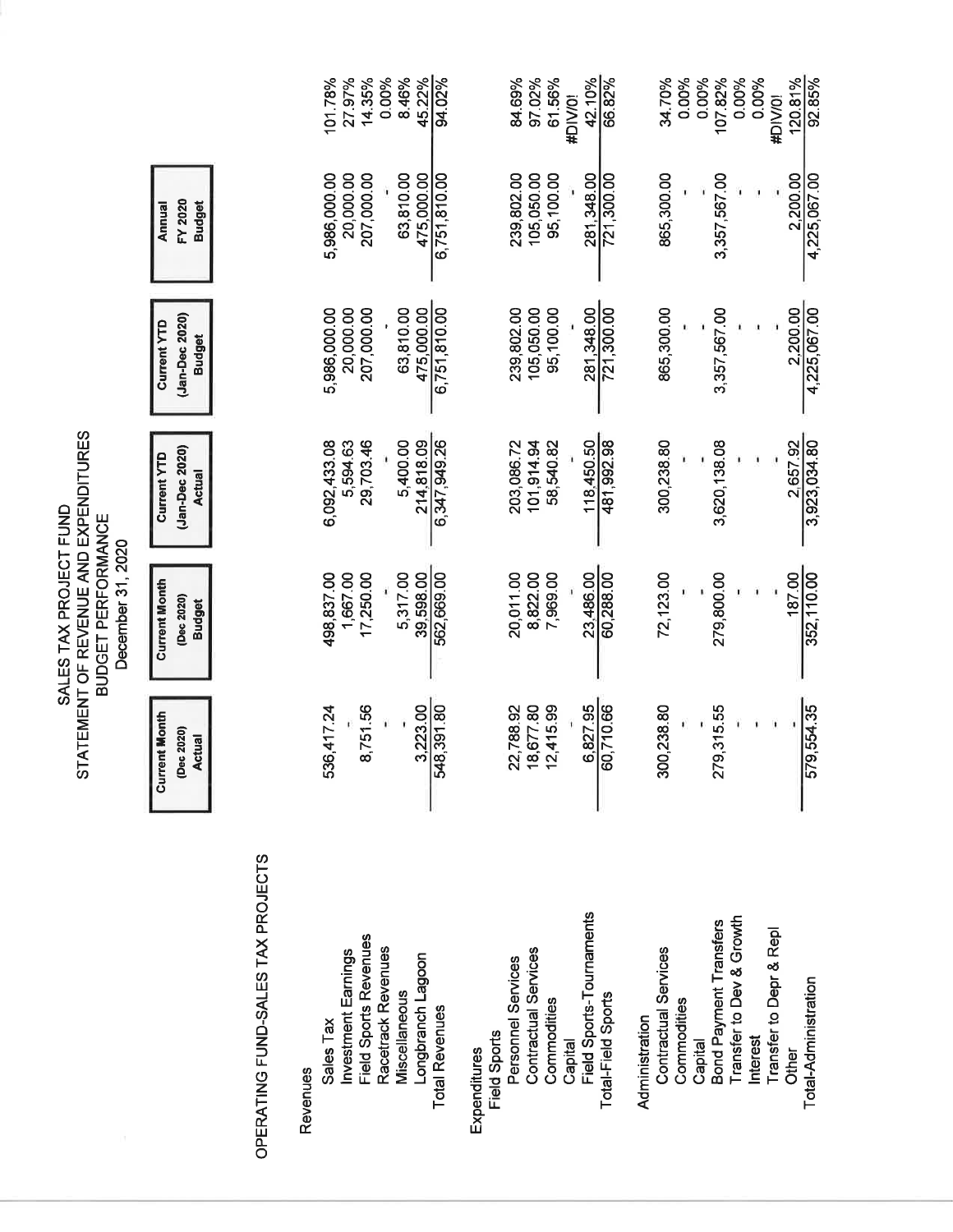| Total-Special Events Centers<br>Insurance & Electric<br>Special Events Centers<br>Capital Outlay<br>Contractual<br>Other                       | 50,000.00<br>5,821.10<br>55,821.10       | 74,625.00<br>3,611.00<br>1,663.00<br>79,899.00         | 987,508.18<br>925,500.00<br>12.854.00<br>48,688.07<br>466.11  | 895,500.00<br>43,200.00<br>958,700.00<br>20.000.00             | 895,500.00<br>43,200.00<br>20,000.00<br>958,700.00             | 103.35%<br>112.70%<br>0.00%<br>64.27%<br>103.00% |
|------------------------------------------------------------------------------------------------------------------------------------------------|------------------------------------------|--------------------------------------------------------|---------------------------------------------------------------|----------------------------------------------------------------|----------------------------------------------------------------|--------------------------------------------------|
| Total-Facilities Maintenance<br>Contractual Services<br>Personnel Services<br>Facilities Maintenance<br>Commodities                            |                                          | 1,350.00<br>623.00<br>1,973.00                         | 5,890.85<br>3.011.25<br>8,902.10                              | 16,200.00<br>7,300.00<br>23,500.00                             | 16,200.00<br>7,300.00<br>23,500.00                             | 36.36%<br>0.00%<br>41.25%<br>37.88%              |
| Contractual Services<br>Personnel Services<br>Total-Raceway Park<br>Capital Outlay<br>Commodities<br>Raceway Park                              | 7,143.00<br>384.70<br>121.11<br>7,648.81 | 911.00<br>30,003.00<br>27,419.00<br>1,061.00<br>612.00 | 3,926.20<br>22.946.00<br>8,110.49<br>264,380.02<br>299,362.71 | 10,800.00<br>7.300.00<br>328,500.00<br>12,600.00<br>359,200.00 | 10,800.00<br>7.300.00<br>328,500.00<br>12,600.00<br>359,200.00 | 75.10%<br>31.16%<br>80.48%<br>314.33%<br>83.34%  |
| Outdoor Regional Aquatics Facility<br>Contractual Services<br>Total - Aquatics Facility<br>Personnel Services<br>Capital Outlay<br>Commodities | 1,872.26<br>2,603.33<br>4,475.59         | 57,995.00<br>59,044.00<br>1,049.00                     | 402,938.89<br>8,937.20<br>411,876.09                          | 575,500.00<br>12,500.00<br>588,000.00                          | 575,500.00<br>12,500.00<br>588,000.00                          | 70.02%<br>71.50%<br>70.05%<br>#DIV/0!<br>#DIV/01 |
| TOTAL EXPENDITURES-OPERATING FUN                                                                                                               | 8,210.51<br>5                            | 583,317.00                                             | 6,112,676.86                                                  | 6,875,767.00                                                   | 6,875,767.00                                                   | 88.90%                                           |
| Revenue Over/Under Expenditures                                                                                                                | 0,818.71<br>ငိ                           | (20, 648.00)                                           | 235,272.40                                                    | (123, 957, 00)                                                 | (123, 957, 00)                                                 |                                                  |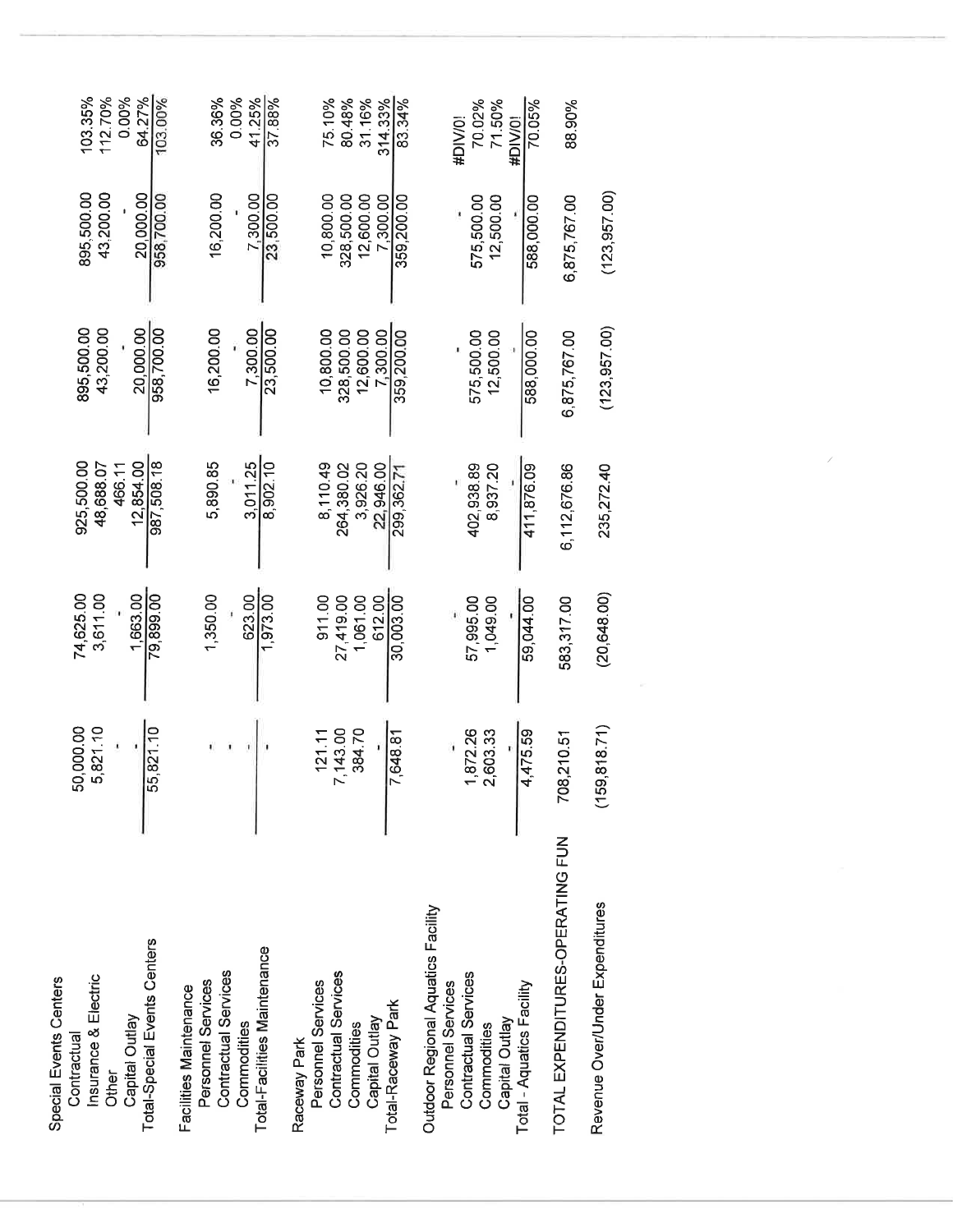| ST Organizational Funding Fund<br>Revenues                             |                          |                        |                                 |                        |                        |                 |
|------------------------------------------------------------------------|--------------------------|------------------------|---------------------------------|------------------------|------------------------|-----------------|
| Grants                                                                 |                          |                        |                                 |                        |                        | 0.00%           |
| Charges for Services                                                   |                          |                        |                                 |                        |                        | 0.00%           |
| Transfer From Sales Tax Fund<br>Transfer From Other                    |                          |                        |                                 |                        |                        | 0.00%           |
| Total Revenue-ST Organizational Funding<br>Expenditures                | 300,000.00               | 59,166.00<br>59,166.00 | $\frac{300,000.00}{300,000.00}$ | 710,000.00             | 710,000.00             | 42.25%          |
| Personnel Services                                                     |                          |                        |                                 |                        |                        | #DIV/0!         |
| Contractual Services<br>Commodities                                    | 11,042.61                | 59,348.00<br>87.00     | 388,329.93                      | 712,000.00<br>1,000.00 | 712,000.00<br>1,000.00 | 54.54%          |
| Capital Outlay                                                         |                          |                        | 16.98                           |                        |                        | 1.70%           |
| Total Expenditures-ST Organizational Fundin                            | $\frac{1}{11,042.61}$    | 59,435.00              | 388,346.91                      | 713,000.00             | 713,000.00             | 0.00%<br>54.47% |
| Revenue Over/Under Expenditures                                        | 288,957.39               | (269.00)               | (88,346.91)                     | (3,000.00)             | (3,000.00)             |                 |
| Debt Service Account - SEC                                             |                          |                        |                                 |                        |                        |                 |
| Investment Income<br>Revenues                                          | 6.12                     |                        | 104,663.12                      |                        |                        |                 |
| <b>Transfer from Reserve Fund</b>                                      |                          |                        |                                 |                        |                        |                 |
| Transfer from Operating Funds<br><b>Total Revenues</b>                 | 222,789.59<br>222,795.71 |                        | 2,656,699.03<br>2,761,362.15    |                        |                        |                 |
| Expenditures                                                           |                          |                        |                                 |                        |                        |                 |
| Principal Payments<br>Interest Payments                                |                          |                        | 1,345,000.00<br>642,637.50      |                        |                        |                 |
| <b>Investment Fees</b>                                                 |                          |                        |                                 |                        |                        |                 |
| <b>Total Expenditures</b>                                              |                          |                        | 1,987,737.50                    |                        |                        |                 |
| Revenue Over/Under Expenditures                                        | 222,795.71               |                        | 773,624.65                      |                        |                        |                 |
| Debt Service Account - Outdoor Regional Acquatics Facility<br>Revenues |                          |                        |                                 |                        |                        |                 |
| Investment Income                                                      |                          |                        | 6,763.57                        |                        |                        |                 |
| Transfer from COI fund                                                 |                          |                        |                                 |                        |                        |                 |
| Transfer from Operating Funds<br><b>Total Revenues</b>                 | 56,525.96<br>56,525.96   |                        | 684,323.34                      |                        |                        |                 |
| Expenditures                                                           |                          |                        |                                 |                        |                        |                 |
| Principal Payments                                                     |                          |                        | 390,000.00                      |                        |                        |                 |
| Interest Payments<br><b>Total Expenditures</b>                         |                          |                        | 151,350.00<br>541,350.00        |                        |                        |                 |
| Revenue Over/Under Expenditures                                        | 56,525.96                |                        | 149,736.91                      |                        |                        |                 |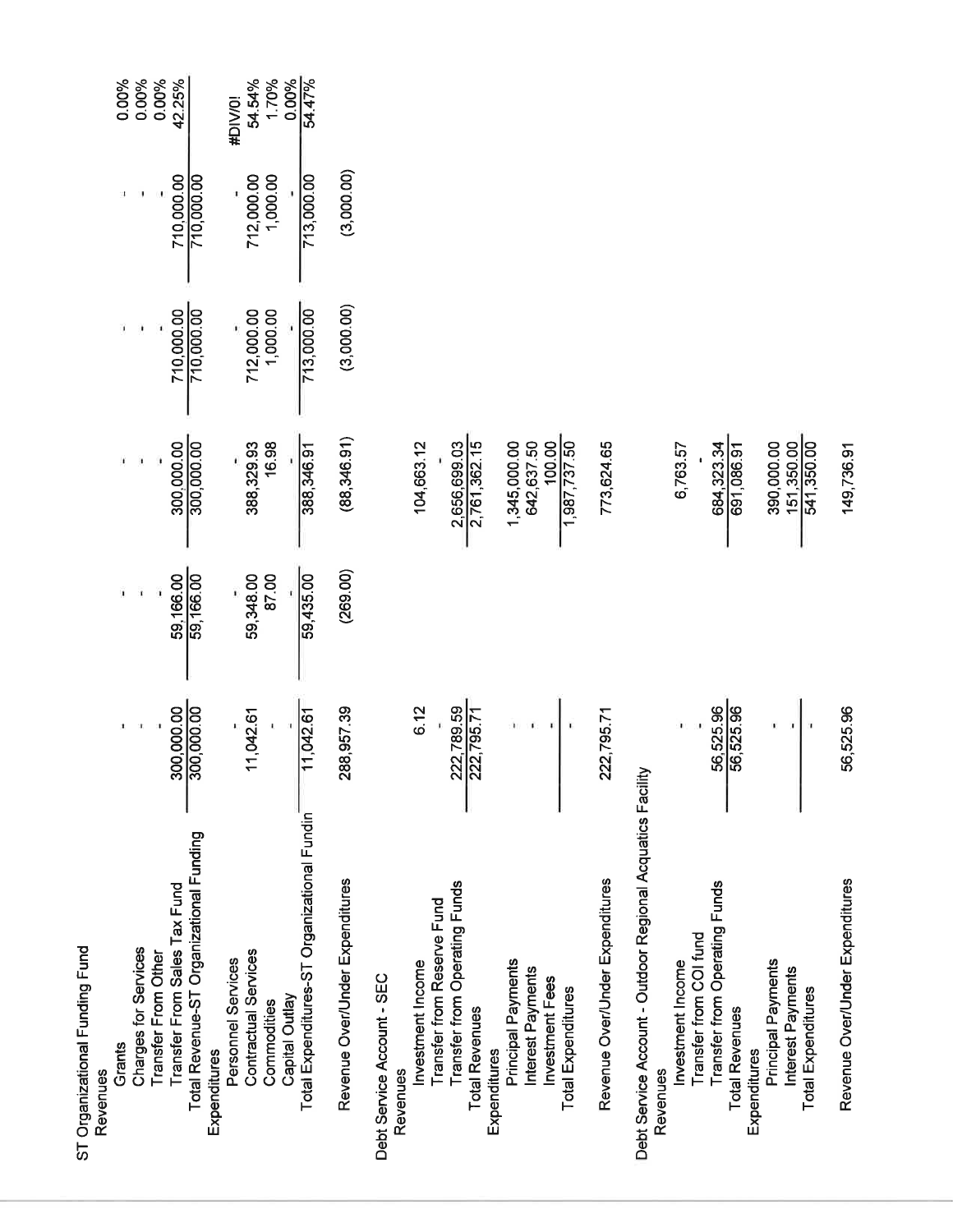

# Memorandum

**To:** Community Facility Advisory Board (CFAB) **From:** Assistant City Manager/Public Affairs, Melissa McCoy **Date:** March 30, 2021 **Subject**: Letter of Support **Agenda Item:** New Business

**Recommendation:** Staff requests approval of a letter of support from CFAB for the City of Dodge City's application for the KDOT Cost Share Program to help fund the downtown Streetscape project.

**\_\_\_\_\_\_\_\_\_\_\_\_\_\_\_\_\_\_\_\_\_\_\_\_\_\_\_\_\_\_\_\_\_\_\_\_\_\_\_\_\_\_\_\_\_\_\_\_\_\_\_\_\_\_\_\_\_\_\_\_\_\_\_\_\_\_\_\_\_\_\_\_\_\_\_\_\_\_\_\_\_\_\_\_\_**

**Background:** The purpose of the downtown streetscape project is to revitalize the heart of downtown to be significant draw for visitors and locals. The project is partially funded through the Sales Tax & Revenue (STAR) Bonds. In addition to the Streetscape, this project will replace aging infrastructure to accommodate the future needs of downtown. However, additional monies are needed to help fund the project.

**Justification:** The KDOT Cost Share Program will help bridge the funding gap. This program provides financial assistance to local entities for transportation projects that improve safety, support job retention, economic growth and improve accessibility and walkability.

**Financial Considerations:** The are no financial considerations for CFAB. The project is partially funded through STAR Bonds and is the City is requesting \$2 million from the Cost Share program.

**Purpose/Mission:** This project matched the City's Core Values of Safety and Ongoing Improvement.

**Legal Considerations:** There are no legal considerations.

**Attachments:** Letter of Support

\*\*\*\*\*\*\*\*\*\*\*\*\*\*\*\*\*\*\*\*\*\*\*\*